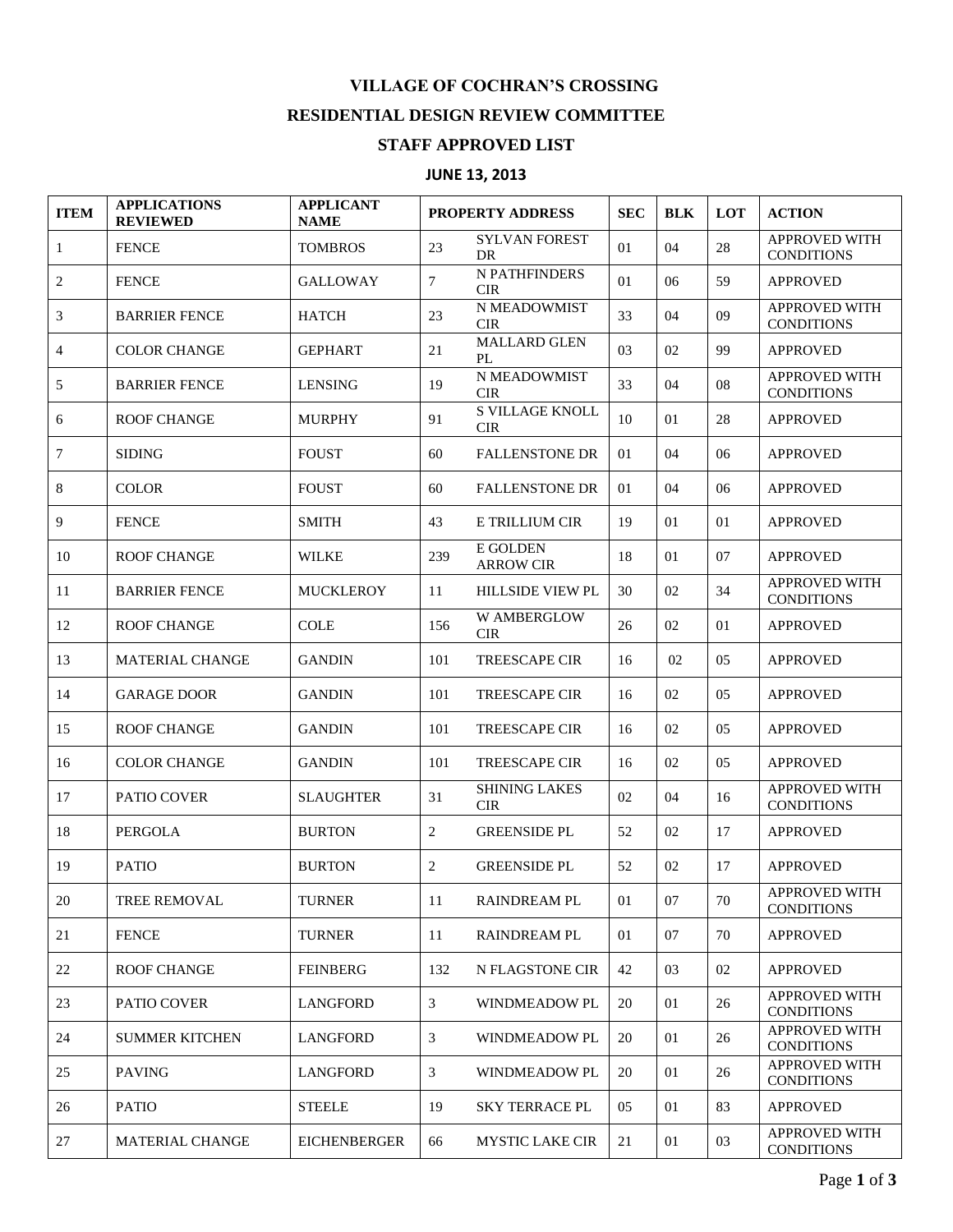| 28 | <b>FENCE</b>                         | <b>PHILLIPS</b>      | 34  | <b>S SUMMER CLOUD</b><br>DR        | 29 | 02 | 09 | <b>APPROVED</b>                            |
|----|--------------------------------------|----------------------|-----|------------------------------------|----|----|----|--------------------------------------------|
| 29 | <b>GENERATOR</b>                     | <b>BAUTSCH</b>       | 123 | W SHADOWPOINT<br><b>CIR</b>        | 08 | 04 | 34 | <b>APPROVED WITH</b><br><b>CONDITIONS</b>  |
| 30 | PERGOLA                              | <b>WASSON</b>        | 52  | <b>S FLAGSTONE</b><br>PATH CIR     | 42 | 04 | 09 | APPROVED WITH<br><b>CONDITIONS</b>         |
| 31 | <b>ROOF CHANGE</b>                   | <b>DEPRANG</b>       | 66  | N DRAGONWOOD                       | 26 | 03 | 33 | <b>APPROVED</b>                            |
| 33 | <b>ROOF CHANGE</b>                   | <b>VANNATTA</b>      | 254 | <b>CAPE JASMINE CT</b>             | 43 | 01 | 02 | <b>APPROVED</b>                            |
| 34 | <b>WINDOWS</b><br><b>REPLACEMENT</b> | <b>GIANOTTI</b>      | 27  | <b>EDGEMIRE PL</b>                 | 23 | 03 | 61 | <b>APPROVED</b>                            |
| 35 | <b>COLOR CHANGE</b>                  | <b>HOLAK</b>         | 40  | <b>CORNERBROOK</b><br>PL           | 02 | 02 | 05 | <b>APPROVED</b>                            |
| 36 | <b>PATIO</b>                         | <b>KINGSMILL</b>     | 31  | <b>SKY TERRACE PL</b>              | 05 | 01 | 86 | <b>APPROVED</b>                            |
| 37 | <b>FENCE</b>                         | <b>KINGSMILL</b>     | 31  | <b>SKY TERRACE PL</b>              | 05 | 01 | 86 | <b>APPROVED</b>                            |
| 38 | <b>PATIO</b>                         | <b>EVANS</b>         | 243 | <b>S PATHFINDERS</b><br><b>CIR</b> | 01 | 06 | 62 | <b>APPROVED</b>                            |
| 39 | <b>GENERATOR</b>                     | <b>WESTERGREN</b>    | 123 | <b>W COLDBROOK</b><br><b>CIR</b>   | 25 | 03 | 10 | <b>APPROVED WITH</b><br><b>CONDITIONS</b>  |
| 40 | <b>GENERATOR</b>                     | <b>RITTER</b>        | 54  | <b>PALMER WOODS</b><br>DR          | 45 | 02 | 02 | <b>APPRROVED WITH</b><br><b>CONDITIONS</b> |
| 41 | <b>BARRIER FENCE</b>                 | <b>CRONAN</b>        | 3   | <b>LANTERN</b><br><b>HOLLOW PL</b> | 12 | 04 | 53 | APPROVED WITH<br><b>CONDITIONS</b>         |
| 42 | <b>BARRIER FENCE</b>                 | <b>CAHILL</b>        | 74  | N FLORAL LEAF<br><b>CIR</b>        | 28 | 01 | 46 | APPROVED WITH<br><b>CONDITIONS</b>         |
| 43 | PATIO COVER                          | <b>BABIN</b>         | 18  | WINDMEADOW PL                      | 20 | 01 | 31 | <b>APPROVED</b>                            |
| 44 | PERGOLA                              | <b>BABIN</b>         | 18  | <b>WINDMEADOW PL</b>               | 20 | 01 | 31 | <b>APPROVED</b>                            |
| 45 | PATIO COVER                          | <b>CHAMBERLAIN</b>   | 8   | <b>THUNDER</b><br><b>HOLLOW PL</b> | 08 | 04 | 56 | APPROVED WITH<br><b>CONDITIONS</b>         |
| 46 | <b>WALKWAY</b>                       | <b>CHAMBERLAIN</b>   | 8   | <b>THUNDER</b><br><b>HOLLOW PL</b> | 08 | 04 | 56 | APPROVED WITH<br><b>CONDITIONS</b>         |
| 47 | PATIO COVER                          | <b>BASS</b>          | 24  | <b>GREENTWIG PL</b>                | 17 | 01 | 17 | <b>APPROVED WITH</b><br><b>CONDITIONS</b>  |
| 48 | <b>BARRIER FENCE</b>                 | <b>RENO</b>          | 63  | <b>BRIDGEBERRY PL</b>              | 22 | 02 | 06 | APPROVED WITH<br><b>CONDITIONS</b>         |
| 49 | <b>COLOR CHANGE</b>                  | <b>HUNSDALE</b>      | 19  | TREEVINE CT                        | 30 | 01 | 04 | <b>APPROVED</b>                            |
| 50 | <b>ROOF CHANGE</b>                   | <b>GILLESPIE</b>     | 126 | W SHADOWPOINT<br><b>CIR</b>        | 08 | 03 | 10 | <b>APPROVED</b>                            |
| 51 | <b>ROOF CHANGE</b>                   | <b>CLAUSEN</b>       | 39  | <b>JADESTONE CT</b>                | 57 | 02 | 06 | <b>APPROVED</b>                            |
| 52 | <b>COLOR CHANGE</b>                  | <b>CJ PROPERTIES</b> | 7   | <b>GREEN SLOPE PL</b>              | 10 | 04 | 38 | <b>APPROVED</b>                            |
| 53 | WALKWAY                              | <b>PROVOST</b>       | 90  | WEDGEMERE                          | 11 | 01 | 28 | <b>APPROVED</b>                            |
| 54 | <b>COLOR CHANGE</b>                  | <b>DEPRANG</b>       | 66  | N DRAGONWOOD<br>PL                 | 26 | 03 | 33 | <b>APPROVED</b>                            |
| 55 | <b>TRAMPOLINE</b>                    | <b>HAGLE</b>         | 128 | E PATHFINDERS<br><b>CIR</b>        | 01 | 07 | 67 | <b>APPROVED</b>                            |
| 56 | <b>GENERATOR</b>                     | <b>NASTI</b>         | 3   | <b>RAINTREE PL</b>                 | 08 | 03 | 17 | APPROVED WITH<br><b>CONDITIONS</b>         |
| 57 | PATIO COVER                          | <b>HENDERSON</b>     | 42  | ROLLING STONE<br>PL                | 32 | 02 | 15 | <b>APPROVED WITH</b><br><b>CONDITIONS</b>  |
| 58 | IN-GROUND POOL & SPA                 | <b>MARCINKOVICH</b>  | 30  | PURPLE MARTIN<br>PL                | 37 | 01 | 13 | APPROVED WITH<br><b>CONDITIONS</b>         |
| 59 | <b>PATIO COVER</b>                   | <b>MARCINKOVICH</b>  | 30  | PURPLE MARTIN<br>PL                | 37 | 01 | 13 | APPROVED WITH<br><b>CONDITIONS</b>         |